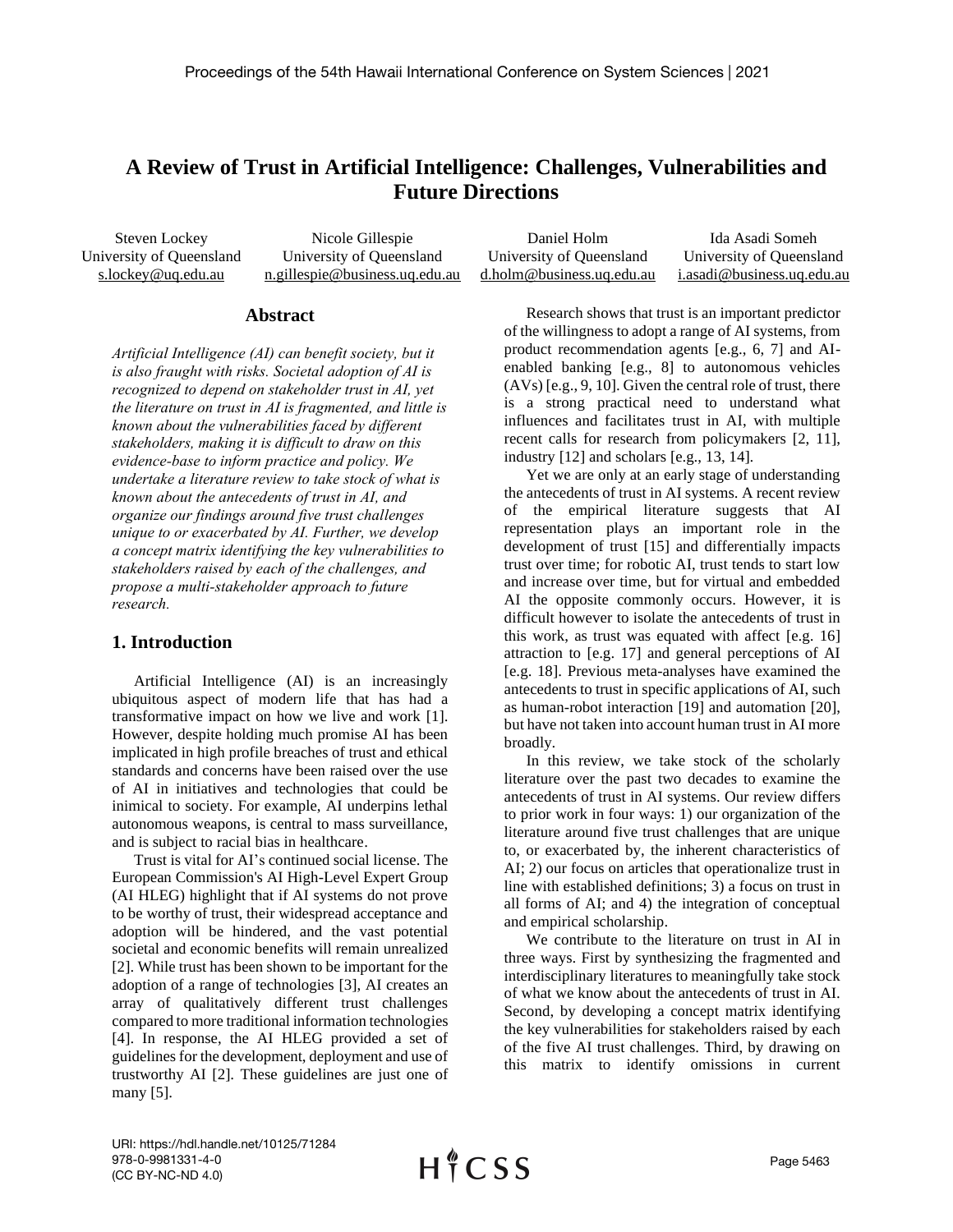understanding and promising directions for future research.

# **2. Defining AI and Trust**

#### **2.1. Conceptualizing AI**

We adopt the OECD's [21] definition of AI, as recently recommended by AI experts [22]: "*a machine-based system that can, for a given set of human-defined objectives, make predictions, recommendations, or decisions influencing real or virtual environments…AI systems are designed to operate with varying levels of autonomy*".

Most notable advances in AI are driven by machine learning [23], a subset of AI and can be defined as a "machine's ability to keep improving its performance without humans having to explain exactly how to accomplish all the tasks it's given" [34]. A further subset of machine learning is deep learning, which is a specialized class of machine learning that is built on artificial neural networks [25]. Advances in machine learning and the shift from rule-based to algorithmic learning exponentially increases the power and functionality of these systems, enabling more accurate results than previous iterations. However, they also change the nature of how IT artifacts are designed and work [26], their capacity for autonomous functioning, creating risks, challenges and uncertainties [27] not inherent in traditional technologies. Trust matters most under conditions of risk and uncertainty [28, 29].

#### **2.2. Conceptualizing trust**

We adapt popular, cross-disciplinary definitions [30, 31] to define trust as a psychological state comprising the intention to accept vulnerability based upon positive expectations of the intentions or behaviour of another entity (e.g. an AI system).

The two defining components of trust are the intention to accept *vulnerability* based on *positive expectations.* In positioning their stance on trust in IT artifacts, McKnight et al. [32, p. 3] note: "trust situations arise when one has to make oneself vulnerable by relying on another person or object". Trust is only relevant under conditions of risk and uncertainty, where misplaced trust results in loss or harm [32]. Examples include relying on an autonomous vehicle to drive safely, or on the decision of an AI system to be accurate and unbiased. Vulnerability is central to trust and captures the 'leap of faith' required to engage with entities under conditions of risk and uncertainty.

A foundational tenet of trust theory is that this willingness to be vulnerable should be based on 'good reasons' [33]. 'Trusting' without good reasons (or positive expectations) is not trust at all; it amounts to hope or blind faith. Positive expectations of AI systems can be based on system-oriented assessments of functionality, reliability and predictability, and helpfulness [32]. Hence, there must be some expected utility or value to accept vulnerability to an AI system – that is, positive expectations that the system will be useful, reliable and operate as intended.

Trust theory and research highlights the importance of understanding the trustor (i.e. who is doing the trusting), the referent of trust (i.e. what or whom are they trusting in), and the nature of trusting (i.e. what are the risks, vulnerabilities or dependence in the trusting act) [34, 35, 36]. Understanding the trustor (i.e. the stakeholder) is particularly important in the context of AI, as it will influence the nature of the risks and vulnerabilities inherent in trusting an AI system, and hence the salient cues and antecedents that influence trust. For example, domain experts are likely to pay attention to different trust cues than those that impact end users or customers.

# **3. Methodology**

We conducted an interdisciplinary literature review using the Web of Science and EBSCO Business Source Complete databases, searching for the terms "\*trust\*" AND "Artificial Intelligence" OR "Machine Learning" OR "Deep Learning". Peerreviewed journal articles, conference and symposia papers and proceedings, and book chapters published since 2000 were included in our review. We further examined the reference lists of recent review articles on trust in AI, robots and automation [e.g. 15, 19] and highly cited papers [e.g. 13] to identify additional articles that met our inclusion criteria.

We excluded articles that did not address antecedents of trust in AI, either conceptually or empirically, and did not meet a commonly accepted definition or conceptualization of trust (e.g., where trust was conflated with distinct constructs, such as emotion or attraction). Reasons for exclusion included: a focus on computational trust, discussion of trusts in the financial/legal sense (e.g., trust fund ) or healthcare (e.g., an NHS trust), articles in which trust was peripheral rather than central to the article, or in empirical papers that mention trust but did not measure it. After this screening process, our search produced 102 relevant articles.

Our review comprised more empirical (57%) than conceptual (43%) articles. Most empirical papers were experimental (47/58 papers), and only one paper used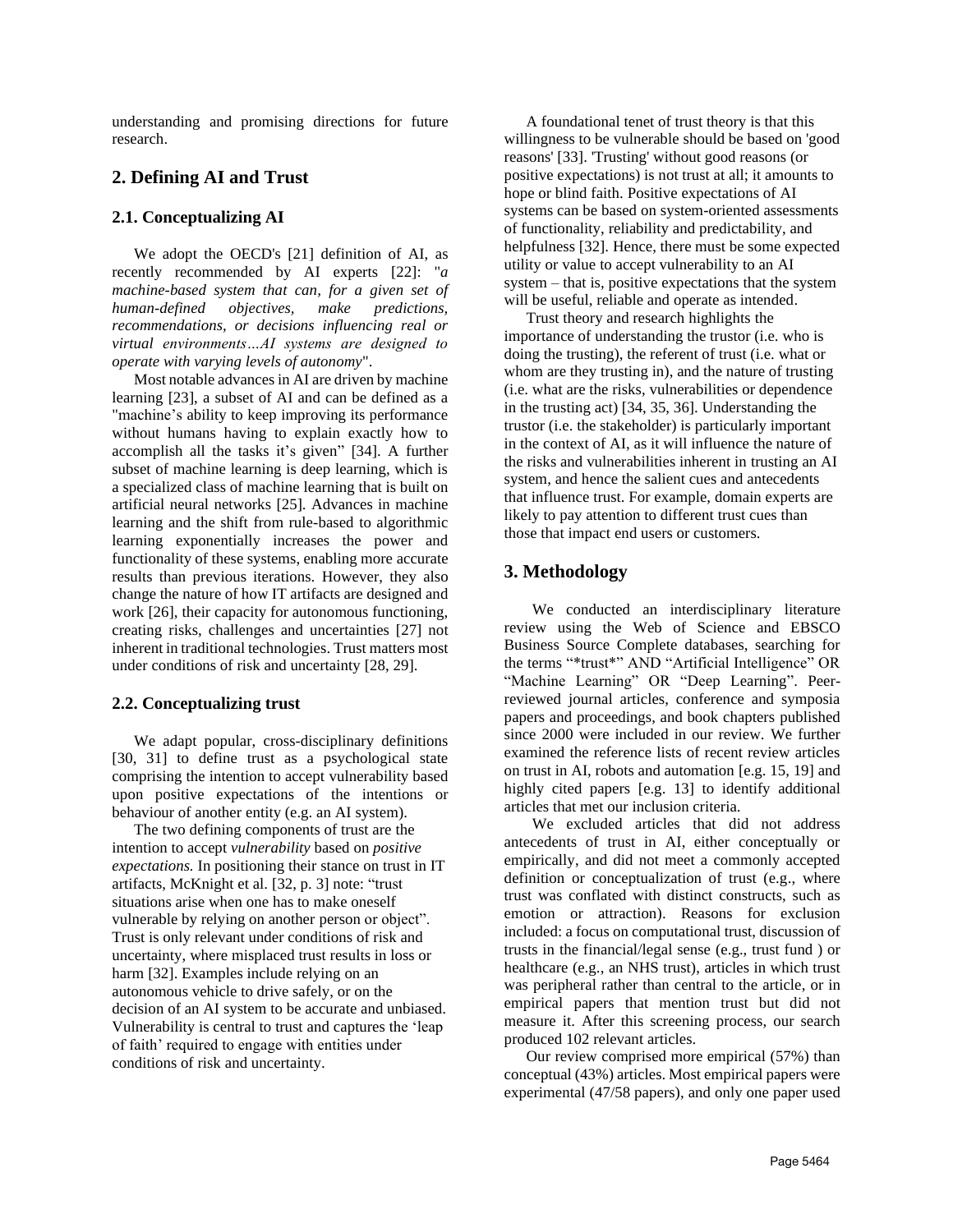a mixed-method design. 71% of papers were published in 2016 or later, and the earliest article in our review was published in 2005. Articles reflected a diversity of fields, including information systems, computer science, ergonomics, business and economics, psychology, medicine, and law.

# **4. Literature Review: AI Trust Challenges**

We organize our review by focusing on concepts related to five central AI trust challenges: 1) transparency and explainability, 2) accuracy and reliability, 3) automation, 4) anthropomorphism, and 5) mass data extraction. These five trust challenges capture the large majority of articles identified by our review. This approach positions our paper as an *organizing review* [37]. For each concept, we first explain the trust challenge, before synthesizing the relevant literature.

#### **4.1. Transparency and Explainability**

AI is often considered a 'black box' [38]. Advanced algorithmic learning methods (such as deep learning) are inherently not transparent or explainable. The antidote to this black box is creating AI that can explain itself, where decisions and predictions are made transparently. However, there is a tension between accuracy and explainability, in that models that perform best tend to be the least transparent and explainable, while the ones most able to provide the clearest explanations are the least accurate [39]. There is an entire field of research dedicated to making AI more explainable and transparent, with the central aim of improving user trust [38].

Many articles in our review theorize or empirically demonstrate that transparency and explainability of AI applications facilitate trust. In healthcare, scholars argue that interpretable models that are explainable and transparent are necessary to enable clinicians to understand and trust in the outcomes of clinical support systems [40, 41]. However, full transparency may be difficult to achieve in practice. Instead, different levels of transparency can be used based on factors such as level of risk and the ability of the clinician to evaluate the decision [41].

Explanations are argued to play a key role in facilitating trust in AI systems [42], particularly when the user lacks previous experience with the system. Researchers propose that system transparency is a key mitigator of user overtrust, that is trusting AI more than is warranted by its capabilities [43, 44]. However, explanations may actually *cause* overtrust [45] and can be manipulative [46]. The seminal 'Copy Machine' study [47] showed that providing an explanation, even without a legitimate reason, was effective in promoting compliance. This is particularly problematic when the audience of the explanation (e.g. an end user) diverges from its beneficiary (e.g. a deploying organization; [46]). System explanations are problematic when produced alongside incorrect results, particularly when they seem plausible [45].

Empirical research demonstrates the positive impact of AI transparency and explainability on trust [e.g. 48, 49, 50]. Experimental research undertaken in military settings indicates that when human operators and AI agents collaborate, increased transparency enhances trust [48,49]. Explanations have been shown to increase trust in the results of a product release planning tool [51].

However, research further suggests that the relationship between transparency and trust is not straightforward. For example, in the context of students interacting with an AI assessment grading tool, providing procedural transparency about the fairness of the algorithm was found to buffer the negative impact of expectation violation on trust [52]. However, providing more transparency related to the outcome (how the raw grade was calculated) did not enhance trust, indicating that the type and amount of transparency matters.

#### **4.2. Accuracy and Reliability**

A key trust challenge relates to the accuracy of AI systems, as inaccurate outcomes can lead to bias, inequality and harm. AI systems can be configured to optimize a variety of accuracy metrics, and may have a high rate of accuracy for certain predictions (e.g. outcomes for white men), but not others (e.g. outcomes for minority groups) [53]. A study of automated facial analysis algorithms demonstrated this problem; there were significantly more misclassifications of darker-skinned females than lighter-skinned males [54]. Hence, relying on accuracy metrics alone may not be sufficient to garner trust in AI applications; the fairness of the system is also relevant [53].

Several experiments show that as the reliance, accuracy or performance of AI systems decreases, so does user trust [55, 56]. The timing of a reliability failure also matters. Unreliable performance early in one's experience with a system may cause more significant trust break down than failure later in an interaction [57]. Moreover, even if an AI agent is accurate, users may not trust it [58]: they also need to *perceive* that it is accurate. For example, teams engaged in a large, street-based game were regularly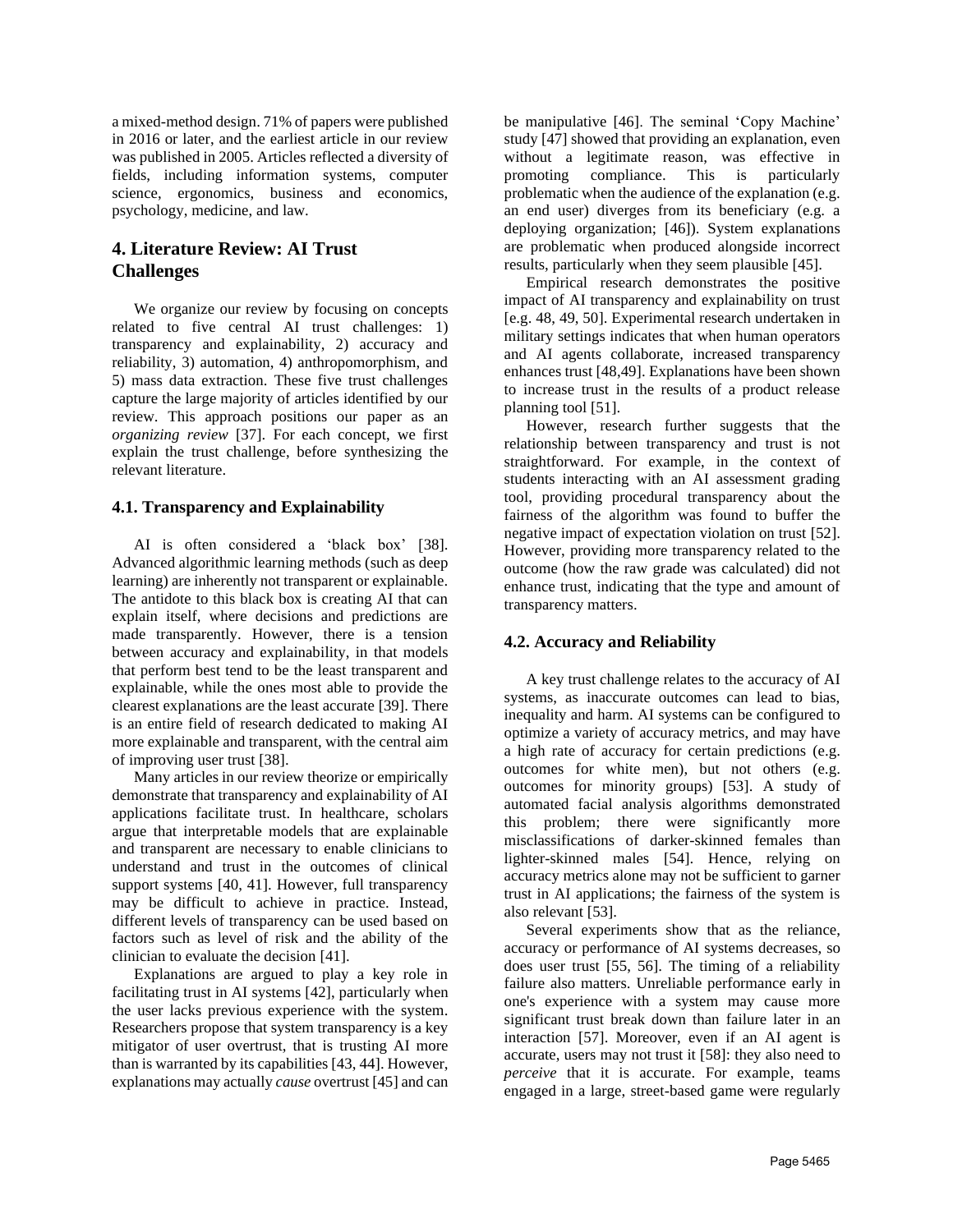mistrustful of the (entirely accurate) information provided by automated advice, and often chose to ignore it, despite being told that following the information was vital for them to progress in the game [58].

However, other research suggests that even though inaccurate agent behaviour negatively impacts perceived trustworthiness, this does not necessarily translate into reduced compliance: users may still follow instructions from an AI system they believe is untrustworthy [59]. Taken together, while most research indicates a positive influence of accuracy on trust, the relationship is not straightforward and warrants further research.

#### **4.3. Automation versus augmentation**

Automation enables machines to complete tasks without direct human involvement [60]. Normative prescriptions tend to advise organizations to prioritize augmentation – human collaboration with machines to perform a task - over automation. Yet there is an argument that such neat delineation is not realistic and that an automation-augmentation paradox exists [60]. As an example, domain experts may work with an AI system to determine and codify appropriate variables (augmentation), and the system may then be automated based on these criteria. However, if conditions change over time, a further stage of augmentation will be necessary. This brings into question the role of the domain expert and the potential for their role in the augmentation process to ultimately lead to the automation of their own work.

The impact of automated AI on trust in high-risk contexts has been conceptually discussed. In healthcare, there are concerns that AI may disrupt the bond of trust between doctors and patients [61], and patients may be more skeptical of automated advice than advice provided by a doctor [62]. A 'doctor-inthe-loop' approach, in which the doctor both provides tacit knowledge to AI systems and is the final authority on decisions proposed by the AI systems, has been proposed to address these concerns [63]. This 'augmentation over automation' approach has received empirical support. A suite of experiments found a reluctance to use medical care delivered by AI providers, except when the AI was used to support the human provider's decision, rather than replacing the human [64]. This 'human-in-the-loop' approach has also been proposed for AI in financial services [65].

Adaptive automation, where automation is not fixed at the design stage but rather adapts to the situation, increased trust in a robot during a collaborative task to a greater extent than when there was either no automation or static automation.

A concern related to automated AI is the potential for deskilling if domain experts over-rely on automated systems [67, 68]. One study found financial investors trust fully automated artificial advisors more than human advisors [69]. However other research indicates that AI over-reliance on AI systems tends to be experienced by novices; experts are generally less willing to trust AI systems [70, 71].

#### **4.4. Anthropomorphism and embodiment**

Anthropomorphism involves the inclusion of human-like characteristics into an AI's design. It has been theorized that the more human-like an AI agent is, the more likely humans are to trust and accept it [72]. However, there are concerns that overanthropomorphism may lead to overestimation of the AI's capabilities, potentially putting the stakeholder at risk [73], damaging trust [74], and leading to a host of ethical and psychological concerns, including manipulation [75].

Empirical findings broadly support the proposition that anthropomorphism increases trust in AI. This has been shown in the context of autonomous vehicles [72,76], with people demonstrating more trust in AVs with human features than without [72], as well as in the context of virtual agents [e.g. 9, 77].

Research into the buffering impact of virtual agent human-likeness on decreasing reliability found that although anthropomorphism decreased initial expectations, it increased trust resilience. When performance deteriorated, decreases in trust were more pronounced in a machine-like agent than an anthropomorphic agent. Embodiment of virtual agents (i.e. having a physical form) also increases user trust in the agent, primarily through perceptions of its social presence [9, 77, 78]. Research also indicates that augmented reality and 3D agents were perceived as more trustworthy than those in traditional 2D interfaces [79].

However, not all empirical work suggests that anthropomorphism leads to stronger perceptions of trust. For example, a study investigating the anthropomorphism of a care robot found that a highly human-like robot was perceived as less trustworthy and empathetic than a more machine-like robot [62]. Further research is required to understand when and how AI anthropomorphism enhances trust, and what moderates this relationship.

#### **4.5. Mass Data Extraction**

AI systems, particularly advanced algorithmic learning systems, require the extraction and processing of large amounts of data to function, making them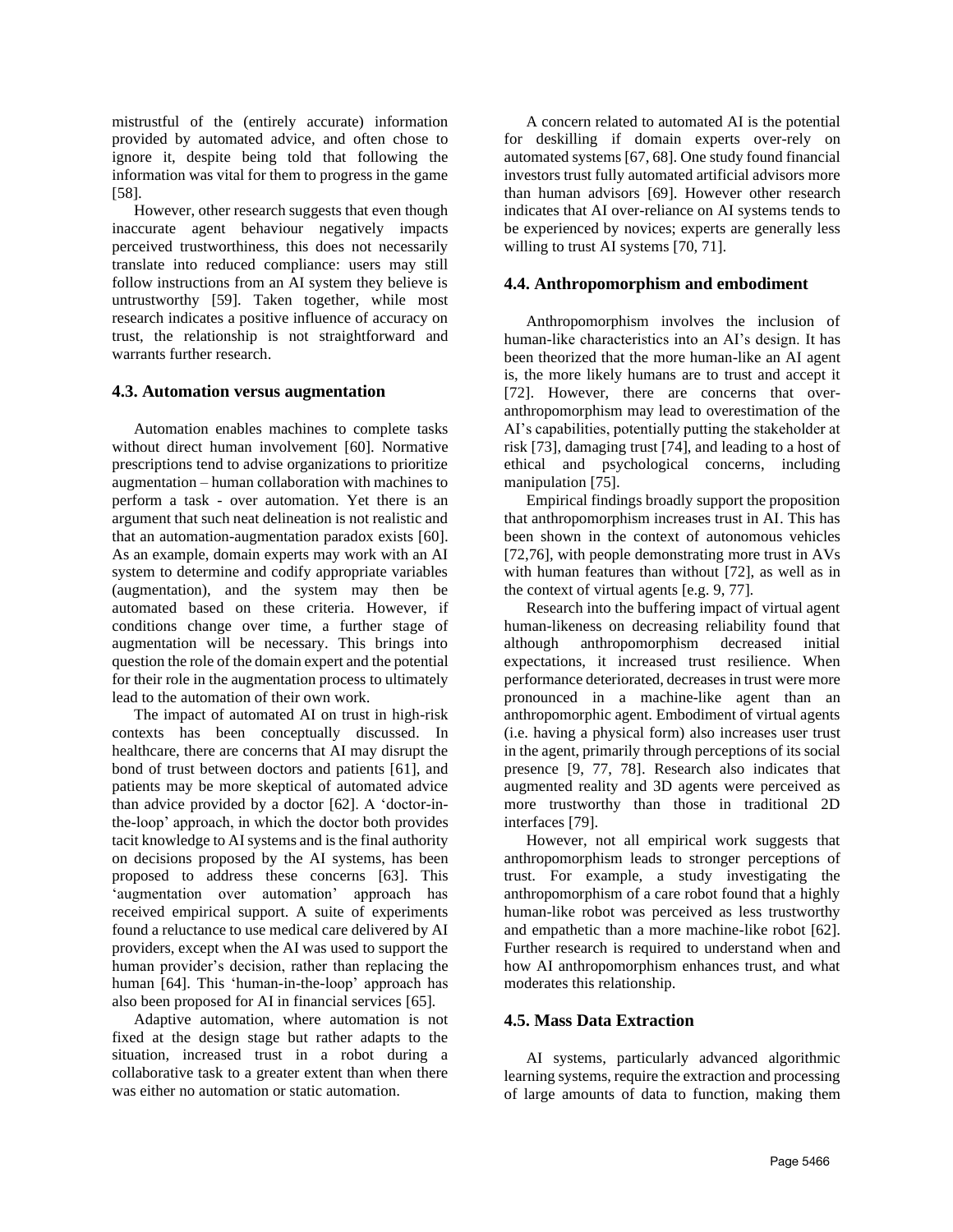qualitatively different from traditional IT artifacts [81]. Data extraction is fundamentally different from previous forms of market exchange, as it connotes a one-way taking of data rather than a consensual or reciprocal process [82].

The trust challenge around data extraction is primarily around issues of privacy. For end users, loss of privacy and inappropriate sharing of information is a concern, and can result in reduced selfdetermination. These vulnerabilities can scale to the societal level to the point where expectations of privacy as a societal norm may be lost. Indeed, Facebook CEO Mark Zuckerberg has explicitly stated that privacy is no longer a social norm [83]. This proposition is clearly contentious, as privacy is considered and codified as a fundamental human right in several democracies, and people usually express that they value privacy, even if they do not always demonstrate this proposition in their behavior [84].

Some jurisdictions have taken regulatory approaches to tackling concerns about big data extraction, with the European Commission's General Data Protection Regulation (GDPR) aiming to give European residents control over their personal data through requirement of 'Privacy by Design' [85]. While this type of legislation may reduce privacyrelated vulnerabilities of end-users and society, it introduces a new set of vulnerabilities for domain experts, who are responsible for ensuring data privacy and accountable for appropriate data use under threat of large fines

Research on data extraction and the privacy concerns that underpin it has been primarily conceptual. Scholars note big data extraction is an ethical dilemma in the development and use of AIenabled medical systems [62, 86], virtual agents [87] and smart cities [88]. One solution to ensure citizen privacy and promote trust is creating an environment in which data analysis can occur without allowing organizations to extract the data [88].

The limited empirical work in this area has focused on the interaction between privacy and trust. For example, when people have few privacy concerns related to autonomous vehicles collecting passenger location information and being used as a conduit for surveillance, they were more likely to trust in the autonomous vehicle [89].

Interestingly, a study of virtual agent embodiment found that participants were more willing to share private data with an AI agent and more confident that the agent would respect their privacy when it could move around naturally and speak compared with a static agent that could speak [77].

### **4.6. The Role of Governance in Addressing AI Trust Challenges**

In addition to the five trust challenges, our review identified two broad, generic mechanisms for overcoming these trust challenges: familiarity and governance. Empirical studies indicate that familiarity and experience engaging with AI systems facilitates trust [90, 91]. Conceptual work argues that governance – in the form of appropriate controls to ensure trustworthy AI development and deployment - is a necessary condition for trust in AI [e.g. 92, 93]. A recent national survey identified beliefs about the adequacy of AI regulation and governance to be the strongest predictor of trust in AI systems [94]. It may be more important and efficient to make AI systems verifiably trustworthy via appropriate governance rather than seek explanations for specific outcomes [45]. Governance that encourages collaboration among key stakeholders, supports the recognition and removal of bias, and clarifies the appropriate control over and use of personal information has been proposed to enhance trust [92]. However, this work further notes that AI development remains largely unregulated to date [95], despite public expectation of AI regulation [94; 96].

# **5. Discussion and Future Directions**

Our review demonstrates that research on the antecedents of trust in AI can largely be organized around five key trust challenges that are unique to, or exacerbated by, the inherent features of AI. Each of these trust challenges raises a set of vulnerabilities or risks for stakeholders of AI systems. In Table 1, we present a concept matrix mapping the key vulnerabilities associated with each of the five trust challenges for three AI stakeholder groups – domain experts, end users, and society. These stakeholders are each central to the acceptance and uptake of AI systems.

As shown in Table 1, the use of AI systems open up (potential or actual) risks and vulnerabilities for each of these stakeholders, making trust a highly salient and pertinent concern. Our concept matrix shows that the vulnerabilities experienced in relation to an AI system depend on the stakeholders' role which determines how they interact with, are responsible for, or are impacted by the AI systems. In the next section, we discuss the key vulnerabilities domain experts, end users and society more broadly experience in relation to each AI trust challenge, and how these differ across these stakeholder groups.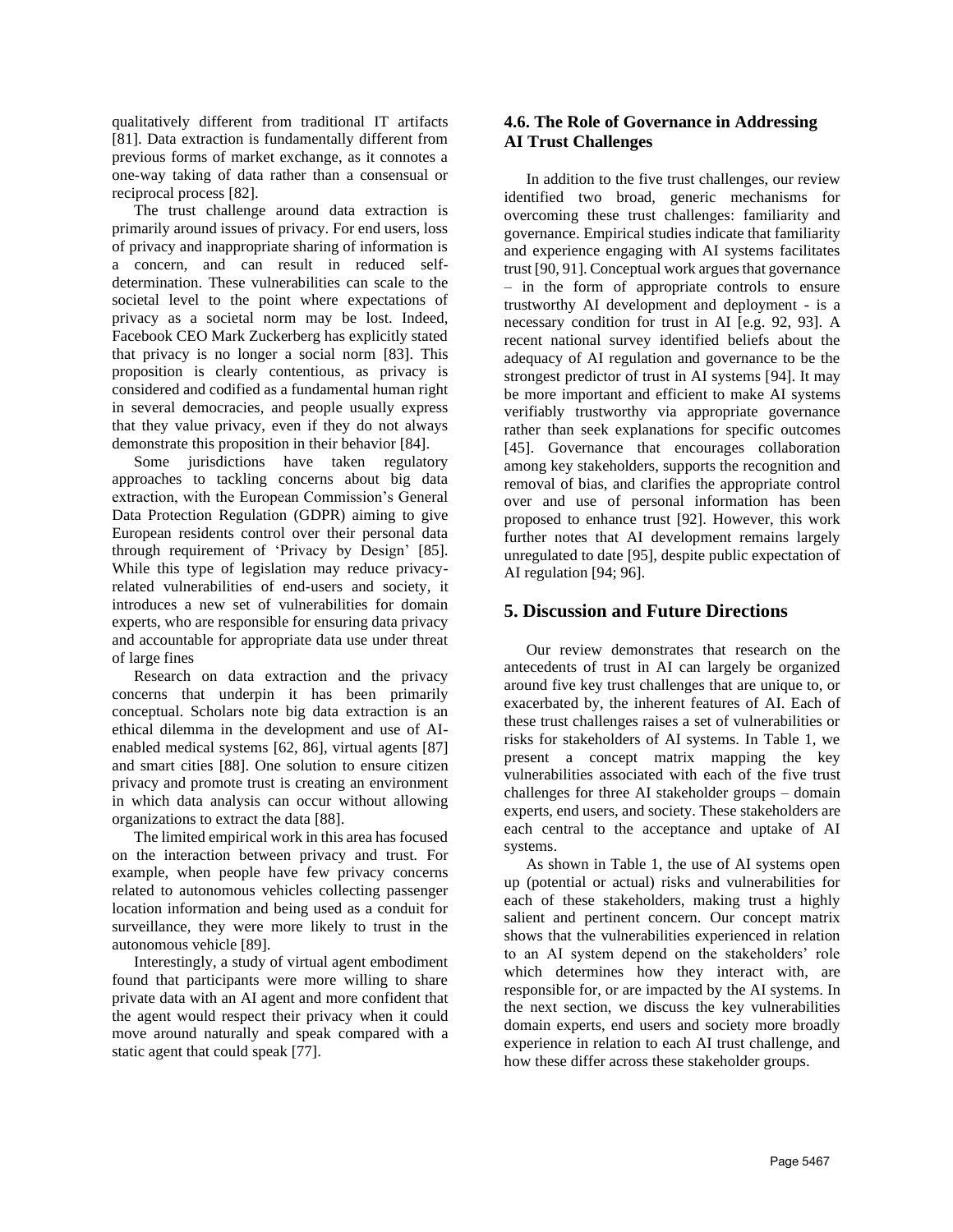| AI trust challenge                       |     | <b>Stakeholder vulnerabilities</b>                                                                                                                  |                                                                                                                                             |                                                                                                                                                                           |
|------------------------------------------|-----|-----------------------------------------------------------------------------------------------------------------------------------------------------|---------------------------------------------------------------------------------------------------------------------------------------------|---------------------------------------------------------------------------------------------------------------------------------------------------------------------------|
|                                          |     | <b>Domain expert</b>                                                                                                                                | <b>End user</b>                                                                                                                             | <b>Society</b>                                                                                                                                                            |
| Transparency<br>explainability           | and | Ability to know and explain AI<br>output, and provide human<br>oversight<br>Manipulation from erroneous<br>explanations                             | Ability to understand how<br>decisions affecting them are<br>made<br>Ability to provide meaningful<br>consent and exercise agency           | • Knowledge asymmetries<br>Power imbalance and<br>$\bullet$<br>centralization<br>• Scaled disempowerment                                                                  |
| 2.<br>Accuracy and<br>reliability        |     | Accountability for accuracy and<br>$\bullet$<br>fairness of AI output<br>Reputational and legal risk<br>$\bullet$                                   | Inaccurate / harmful outcomes<br>Unfair / discriminatory<br>$\bullet$<br>treatment                                                          | $\bullet$ Entrenched bias / inequality<br>• Scaled harmed to select<br>populations                                                                                        |
| 3.<br>Automation                         |     | Professional over-reliance and<br>deskilling<br>Loss of expert oversight<br>Loss of professional identity<br>$\bullet$<br>Loss of work<br>$\bullet$ | Loss of dignity (humans as data<br>points; de-contextualization)<br>Loss of human engagement<br>$\bullet$<br>• Over-reliance and deskilling | Scaled deskilling<br>$\bullet$<br>• Reduced human connection<br>• Scaled technological<br>unemployment<br>Cascading AI failures<br>$\bullet$                              |
| 4.<br>Anthropomorphism<br>and embodiment |     | Professional over-reliance<br>$\bullet$<br>• Psychological wellbeing                                                                                | Manipulation through<br>identification<br>• Over-reliance and over-sharing                                                                  | Manipulation through<br>identification<br>• Human connection and identity                                                                                                 |
| 5.<br>Mass data<br>extraction            |     | Accountability for privacy and<br>use of data<br>Reputational and legal risk                                                                        | Personal data capture and loss<br>of privacy<br>Inappropriate re-identification<br>and use of personal data<br>Loss of control              | • Inappropriate use of citizen data<br>Mass surveillance<br>$\bullet$<br>• Loss of societal right to privacy<br>Power imbalance & societal<br>$\bullet$<br>disempowerment |

**Table 1: Concept matrix of the five AI trust challenges and the respective vulnerabilities each creates for stakeholders**

*Domain experts.* Domain experts in deploying organizations are those with the expert knowledge and experience in the field of application of the AI system. For example, doctors in relation to AI-enabled medical diagnosis applications. Domain expert knowledge can be used to create codified information used to train AI systems, meaning they have a role in system input. Domain experts also work with system outputs, as they use and interface with AI systems for service delivery.

Key vulnerabilities faced by domain experts relate to professional knowledge, skills, identity, and reputation. For example, research suggests that automation through AI may lead to deskilling [67, 68]. A related vulnerability stemming from the AI explanability challenge is the ability of the domain expert to understand the AI system and be able to explain and justify decisions to other stakeholders, particularly when AI system outputs are used in service delivery (e.g. clinical decision making systems). Anthropomorphism may further threaten the professional identity of domain experts and cause over-reliance on human-like agents. The reputational damage and legal risks from inaccurate or unfair results, or inappropriate data use, sharing or privacy breach, place a further burden on accountable domain experts.

*End users*. End users are those directly influenced by the output or decisions made by the AI system. They are vulnerable to any problems, inaccuracies or biases within the system. More broadly, end users face vulnerabilities around understanding how AI-based decisions are made, which can lead to diminished ability to provide meaningful consent, identify unfair or unethical impact, and exercise agency. Using the context of AI in personal insurance as an example, companies purportedly draw on thousands of data points to judge the risk of someone making a motor insurance claim, including whether they drink tap or bottled water [97]. Understanding exactly *how* such a decision was made is impossible for an average customer, and highlights vulnerabilities around explainability, data capture and loss of privacy related to data extracted without consent. Further, AI can be used to 'nudge' customer behavior in a way that is manipulative and intrusive [97]. Concerns have been raised that the combination of these vulnerabilities may lead to the loss of human dignity, and lack of consideration of personal circumstances, effectively reducing humans to a series of data points. This is particularly problematic for underrepresented, marginalised users.

*Society*. The focus here is on vulnerabilities that impact society as a whole, and this stakeholder group includes regulators. Vulnerabilities at the societal level include knowledge asymmetry, power centralization and the potential for cascading AI failures. For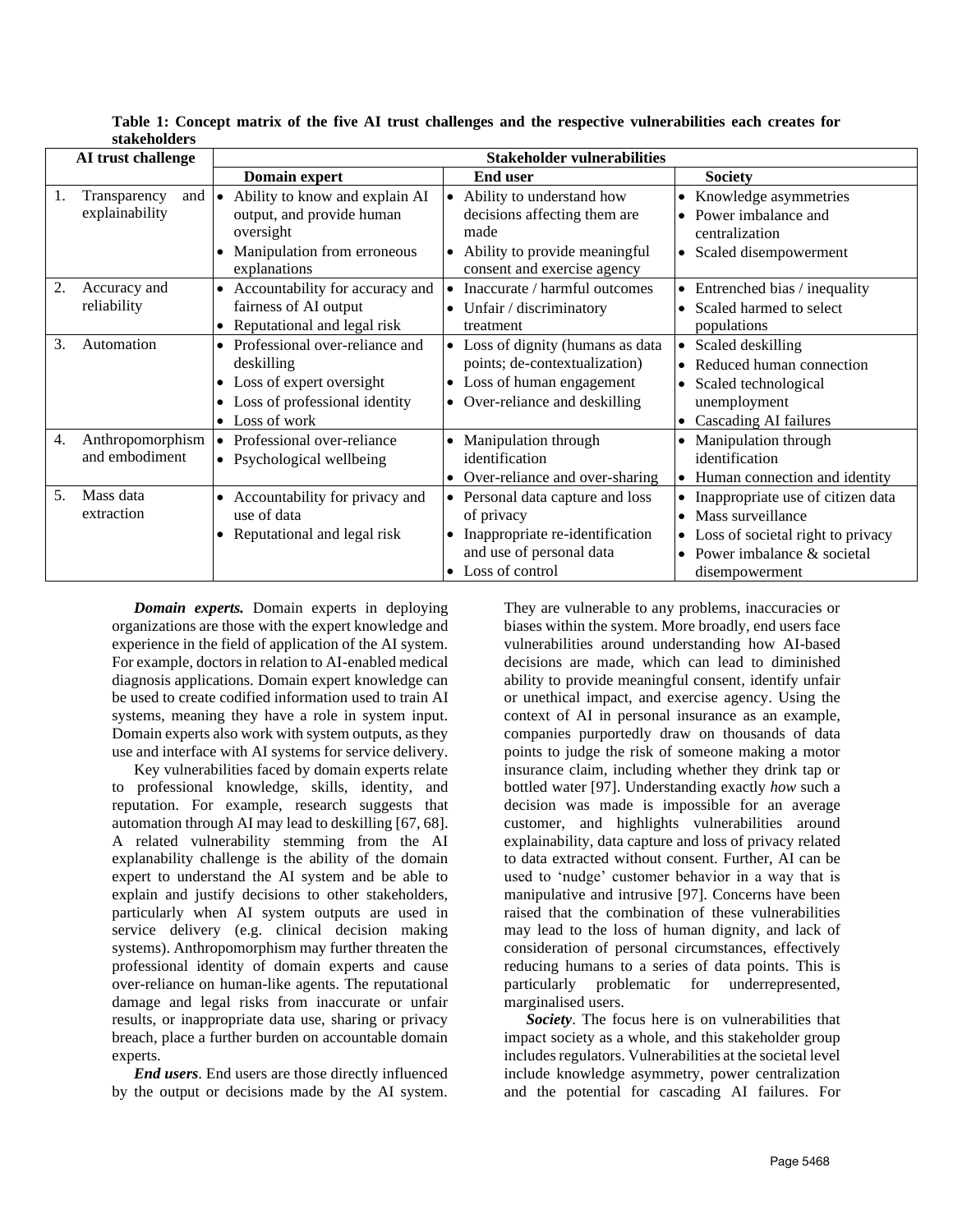instance, knowledge asymmetry between big tech companies, policymakers and citizens may result in a continuous cycle of outdated or ineffective regulation [98]. Internet giants at the forefront of AI development and mass data extraction activities have already amassed a unique concentration of power [99]. The scaled use of inaccurate, biased or privacy invading AI technologies on citizens can entrench bias, inequality and undermine human rights, such as the right to privacy.

#### **5.1 A multi-stakeholder perspective on trust in AI**

Our concept matrix outlines the varying vulnerabilities of key stakeholder groups in relation to AI systems. Accepting vulnerability is a key element of trust and understanding and mitigating the risks and vulnerabilities AI systems pose for stakeholders, is central to facilitating trust and building the confident positive expectations that it is founded on. Given this we propose future research take a multi-stakeholder approach to examining the antecedents of trust in AI.

Prior research has shown that stakeholders' varying vulnerabilities in trusting another entity influence the salience and importance of the cues and antecedents that inform trust [35]. Understanding the vulnerabilities and expectations of different stakeholders of complex socio-technical systems is also important [100] because stakeholder alignment facilitates trust in firms seeking to innovate with AI [101].

However, as shown in our review, much of the research to date has focused on a single stakeholder, usually an individual end user or domain expert. A reason for this may be that most empirical research on the antecedents of trust in AI is experimental, and places participants either as quasi-users or a nonspecific stakeholder role. Further, trusting behavior, and the antecedents that influence it, may be different in an experimental setting than in the field due to the varying risks, vulnerabilities and trust cues. For example, it is likely people will behave differently in an autonomous vehicle on the road than in a 'safe' driving simulator.

Moving forward, we see field experiments and longitudinal case studies examining multiple stakeholders of an AI system, as fruitful methodological approaches to deepen understanding of the antecedents of stakeholder trust in AI systems. Undertaking longitudinal case studies has the advantage of providing holistic, contextualised insights into the development of trust in AI systems over time. This is likely to provide a more systemic understanding of hitherto underexplored areas such as how stakeholder groups converge and diverge in relation to their vulnerabilities, expectations and trust in AI.

It is evident from our review that although several trust challenges have been raised, many have not been examined empirically, and few have been examined from the perspective of multiple stakeholders, or the perspective of society as a stakeholder.

Furthermore empirical studies have tended to examine whether a concept (such as accuracy or anthropomorphism) enhances trust, yet high trust is not always appropriate, and encouraging people to trust without 'good reasons' [33] can be manipulative. This tension is particularly apparent in studies of explainability and transparency, and anthropomorphism. For instance, people can misplace trust in inaccurate AI systems when provided an explanation [46], even nonsensical explanations [47], and anthropomorphism can lead people to believe that an agent is competent, even in the face of limited 'good reasons' [73]. Broadly, these issues can lead to overtrust and consequent problems. Further research is required to understand what influences stakeholders to trust 'optimally', that is in a well calibrated manner that aligns with actual evidence of trustworthiness and effective AI design that mitigates and minimizes the likelihood of harmful consequences [102].

#### **6. References\***

- [1] K. Grace et al., "When will AI exceed human performance? Evidence from AI experts", Journal of Artificial Intelligence Research, 62, 2018, pp.729-754.
- [2] AI HLEG, "Ethics Guidelines for Trustworthy AI", European Commission, 2018. Retrieved from https://ec.europa.eu/
- [3] M. Söllner et al., "Trust", in MIS Quarterly Research Curations, Ashely Bush and Arun Rai, Eds., http://misq.org/research-curations, October 31, 2016.
- [4] S. Makridakis. "The forthcoming Artificial Intelligence (AI) revolution: Its impact on society and firms", Futures 90, 2017, pp. 46-60.
- [5] Algorithm Watch, "AI Ethics Guidelines Global Inventory", 2018. Retrieved from https://algorithmwatch.org/en/project/ai-ethicsguidelines-global-inventory/
- [6] S.Y. Komiak and I. Benbasat, "The effects of personalization and familiarity on trust and adoption of recommendation agents", MIS Quarterly, 2006, pp. 941-960.
- [7] L. Qiu and I. Benbasat, "Evaluating anthropomorphic product recommendation agents: A social relationship perspective to designing information systems", Journal of Management Information Systems, 25(4), 2009, pp. 145-182.
- [8] E.M Payne et al., "Mobile banking and AI-enabled mobile banking", Journal of Research in Interactive Marketing, 12(3), 2018, pp. 328-346.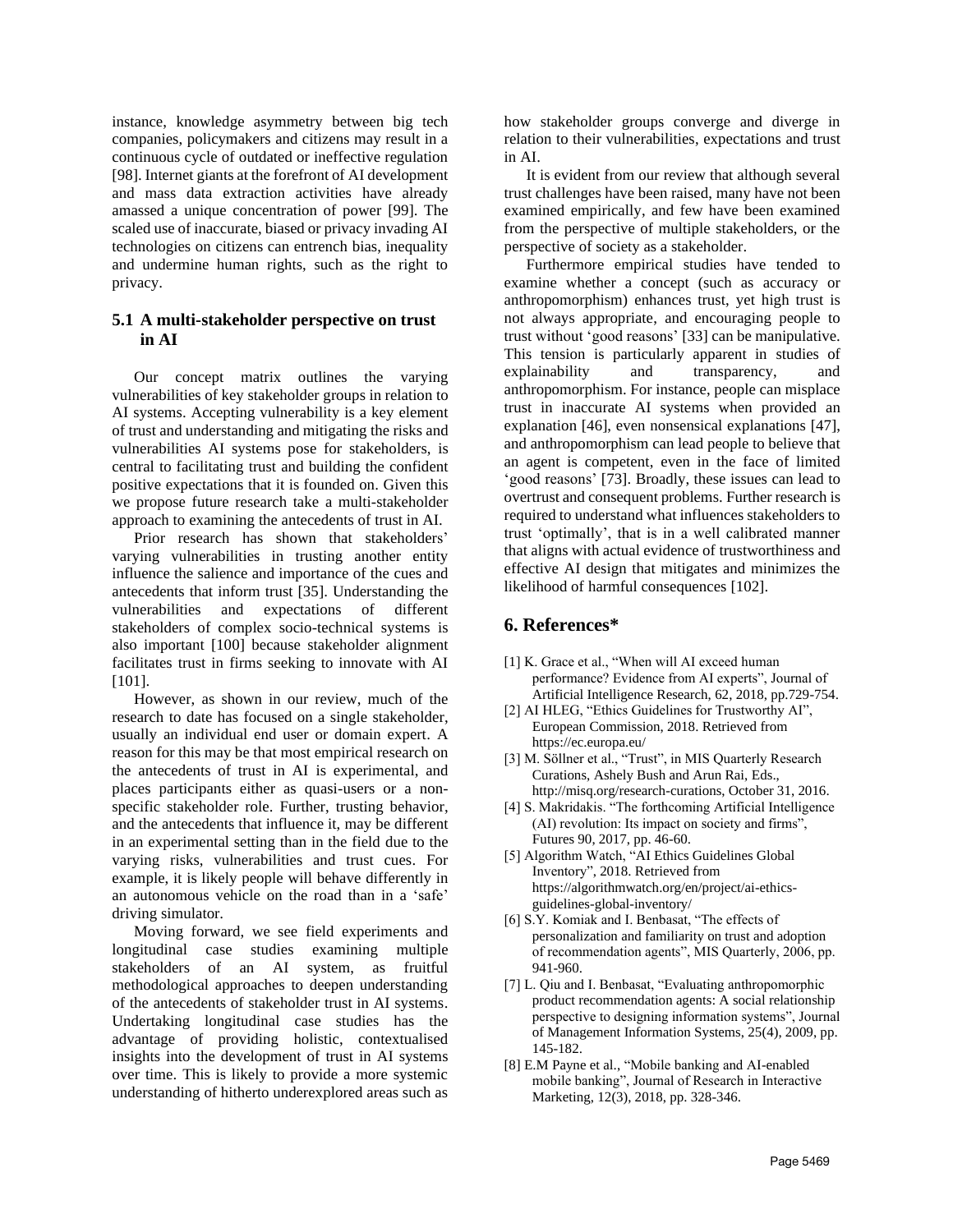- [9] I. Panagiotopoulos and G. Dimitrakopoulos, "An empirical investigation on consumers' intentions towards autonomous driving", Transportation Research Part C: Emerging Technologies, 95, 2018, pp. 773-784.
- [10] T. Zhang et al., "The roles of initial trust and perceived risk in public's acceptance of automated vehicles", Transportation Research Part C: Emerging Technologies, 98, 2019, pp. 207-220.
- [11] US Chamber of Commerce, "US Chamber of Commerce Principles on Artificial Intelligence", 2019. Retrieved from https://www.uschamber.com
- [12] IEEE Global Initiative on Ethics of Autonomous and Intelligent Systems, "Ethically Aligned Design: A Vision for Prioritizing Human Well-being with Autonomous and Intelligent Systems", 2019. Retrieved from https://standards.ieee.org/
- [13] M.T. Ribeiro et al., "Why should I trust you?: Explaining the predictions of any classifier", Proceedings of the 22nd ACM SIGKDD international conference on knowledge discovery and data mining, September 2016, pp. 1135-1144.
- [14] K. Siau and W. Wang, "Building trust in artificial intelligence, machine learning, and robotics", Cutter Business Technology Journal, 31(2), 2018, pp. 47-53.
- [15] E. Glikson and A.W. Woolley, "Human trust in Artificial Intelligence: Review of empirical research", Academy of Management Annals, advanced online publication, 2020.
- [16] T. Zhang et al., "Service robot feature design effects on user perceptions and emotional responses", Intelligent service robotics, 3(2), 2010, pp.73-88.
- [17] T.W. Bickmore et al.,, "Tinker: a relational agent museum guide", Autonomous agents and multi-agent systems, 27(2), 2013, pp. 254-276.
- [18] K.S. Haring et al., "The influence of robot appearance and interactive ability in HRI: a cross-cultural study", In International conference on social robotics, 2016, pp. 392-401. Springer, Cham.
- [19] P.A. Hancock et al., "A meta-analysis of factors affecting trust in human-robot interaction", Human Factors, 53(5), 2011, pp.517-527.
- [20] K.E. Schaefer et al, "A meta-analysis of factors influencing the development of trust in automation: Implications for understanding autonomy in future systems". Human Factors, 58(3):, 2016, pp. 377-400.
- [21] OECD, "Artificial Intelligence on Society", OECD Publishing, Paris, 2019. Retrieved from https://www.oecd-ilibrary.org/.ors, 58(3), 2016, 377- 400.
- [22] P.M. Krafft et al., "Defining AI in Policy versus Practice", Proceedings of the AAAI/ACM Conference on AI, Ethics, and Society, 2020, pp. 72-78.
- [23] M.I. Jordan and T.M. Mitchell, "Machine learning: Trends, perspectives, and prospects". Science, 349(6245), 2015, pp. 255-260.
- [24] E. Brynjolfsson and A. Mcafee "The business of artificial intelligence". *Harvard Business Review*, July 2017, pp. 1-20.
- [25] Y. LeCun et al., "Deep learning". Nature, 521(7553), 2015, p. 436-444.
- [26] I. Rahwan et al., "Machine behaviour", Nature, 568(7753), 2019, pp. 477-486.
- [27] Y.K. Dwivedi et al., "Artificial Intelligence (AI): Multidisciplinary perspectives on emerging challenges, opportunities, and agenda for research, practice and policy", International Journal of Information Management, 101994, 2019, pp.
- [28] P. Ping Li, "When trust matters the most: The imperatives for contextualizing trust research". Journal of Trust Research 2(2), 2012, pp. 101-106.
- [29] M. Deutsch, "The effect of motivational orientation upon trust and suspicion". *Human Relations*,*13*(2), 1960, pp. 123-139.
- [30] D. Gefen et al., "Trust and TAM in online shopping: An integrated model", MIS Quarterly, 27(1), 2003, pp. 51-90.
- [31] D.M. Rousseau, et al., "Not so different after all: A cross-discipline view of trust", Academy of Management Review, 23(3), 1998, pp. 393-404.
- [32] D.H. McKnight et al., "Trust in a specific technology: An investigation of its components and measures", ACM Transactions on management information systems (TMIS), 2(2), 2011, pp. 1-25.
- [33] J.D Lewis and A. Weigert, "Trust as a social reality". Social Forces, 63(4), 1985, pp. 967-985.
- [34] C.A. Fulmer and M.J. Gelfand, "At what level (and in whom) we trust: Trust across multiple organizational levels", Journal of Management, 38(4), 2012, pp. 1167-1230.
- [35] M. Pirson and D. Malhotra, "Foundations of organizational trust: What matters to different stakeholders?", Organization Science., 22(4), 2011, pp.1087-1104.
- [36] R.C. Mayer et al., "An integrative model of organizational trust", Academy of Management Review, 20(3), 1995. pp. 709-734.
- [37] D.E. Leidner, "Review and theory symbiosis: An introspective retrospective", Journal of the Association for Information Systems. 19(6), 2018, Article 1.
- [38] A. Adadi and M. Berrada, "Peeking inside the blackbox: A survey on Explainable Artificial Intelligence (XAI)", IEEE Access, 6, 2018, pp. 52138-52160.
- [39] A. Holzinger, et al., "What do we need to build explainable AI systems for the medical domain?", arXiv preprint arXiv1712.09923, 2017.
- [40] R. Elshawi et al., "On the interpretability of machine learning-based model for predicting hypertension", BMC medical informatics and decision making, 19(1), 2019, pp. 1-32.
- [41] C. Gretton, "Trust and Transparency in Machine Learning-Based Clinical Decision Support". In J. Zhou and F. Chen (eds.), Human and Machine Learning, 2018, pp. 279-292. Springer, Cham.
- [42] P. Andras et al., (2018) "Trusting Intelligent Machines: Deepening Trust Within Socio-Technical Systems". IEEE Technology and Society Magazine, 37(4), 2018, pp. 76-83.
- [43] V. Hollis, et al., "On being told how we feel: how algorithmic sensor feedback influences emotion perception". Proceedings of the ACM on Interactive,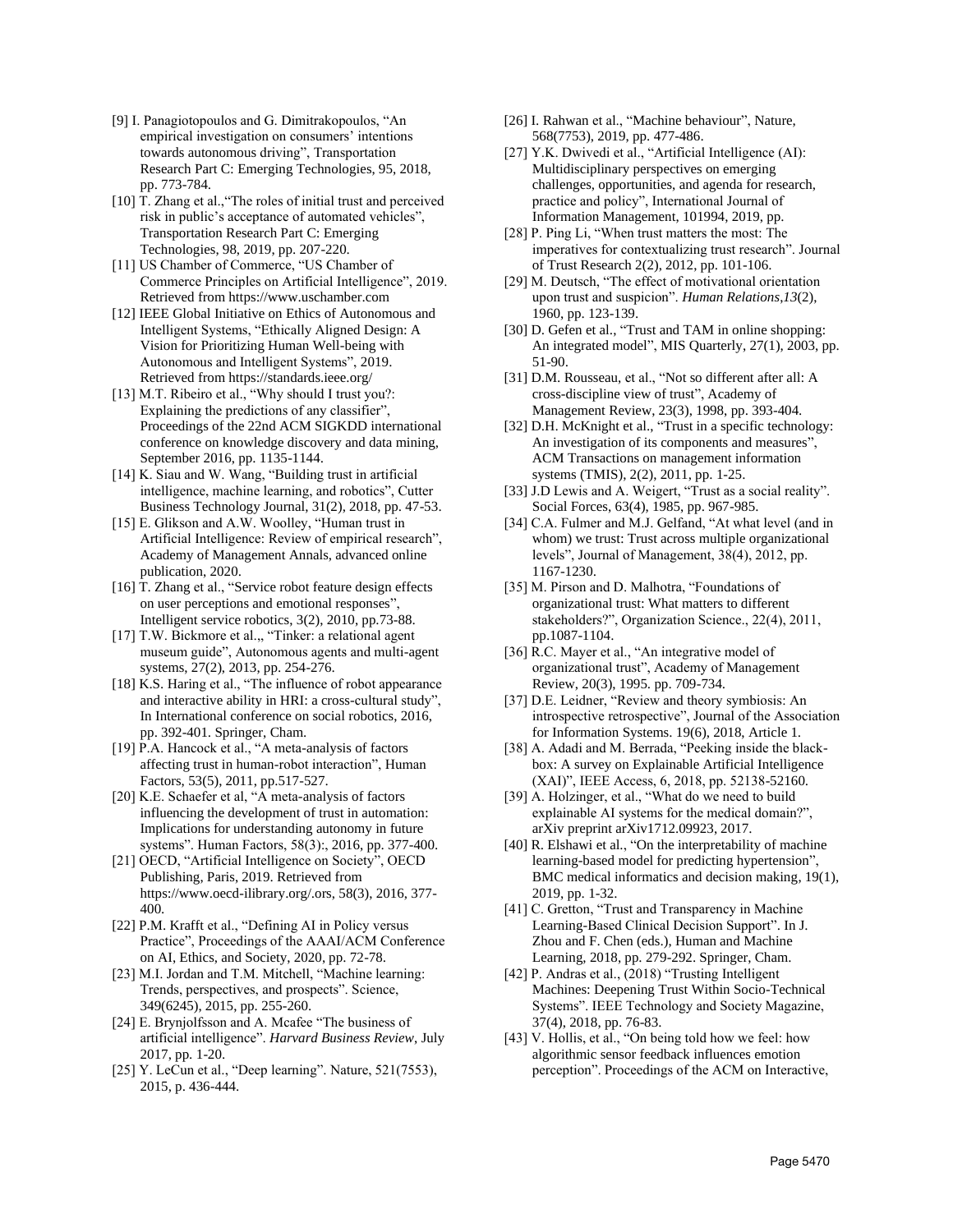Mobile, Wearable and Ubiquitous Technologies, 2(3), 2018, pp. 1-31.

- [44] A. R. Wagner et al., "Overtrust in the robotic age". Communications of the ACM, 61(9), 2018, pp. 22-24.
- [45] J. A. Kroll, "The fallacy of inscrutability". Philosophical Transactions of the Royal Society A: Mathematical, Physical and Engineering Sciences, 376(2133), 2018, 20180084.
- [46] A. Weller, "Challenges for transparency", arXiv preprint arXiv,1708.01870, 2017.
- [47] E.J. Langer et al., "The mindlessness of ostensibly thoughtful action: The role of" placebic" information in interpersonal interaction", Journal of Personality and Social Psychology, 36(6), 1978, pp. 635-642.
- [48] J. Y. Chen, "Human-autonomy teaming and agent transparency", Companion Publication of the 21st International Conference on Intelligent User Interfaces, March 2016, pp. 28-31.
- [49] C. S. Calhoun, et al., (2019). "Linking precursors of interpersonal trust to human-automation trust: An expanded typology and exploratory experiment", Journal of Trust Research, 9(1), 2019, pp. 28-46.
- [50] E. S. Vorm, "Assessing Demand for Transparency in Intelligent Systems Using Machine Learning", 2018 Innovations in Intelligent Systems and Applications, July 2018, pp. 1-7.
- [51] G. Du and G. Ruhe, "Does explanation improve the acceptance of decision support for product release planning?", In 2009 3rd International Symposium on Empirical Software Engineering and Measurement, October 2009, pp. 56-68. IEEE.
- [52] R. F. Kizilcec, "How much information? Effects of transparency on trust in an algorithmic interface", Proceedings of the 2016 CHI Conference on Human Factors in Computing Systems, May 2016, pp. 2390- 2395.
- [53] H. Wallach, "Computational social science≠ computer science+ social data", Communications of the ACM, 61(3), 2018, pp. 42-44.
- [54] J. Buolamwini and T. Gebru, "Gender shades: Intersectional accuracy disparities in commercial gender classification". Conference on Fairness, Accountability and Transparency, January 2018, pp. 77-91.
- [55] M. Yin, et al., "Understanding the effect of accuracy on trust in machine learning models", In Proceedings of the 2019 chi conference on human factors in computing systems May 2019, pp. 1-12).
- [56] E. J. de Visser et al.,. "Learning from the slips of others: Neural correlates of trust in automated agents". Frontiers in Human Neuroscience, 12(309), 2018, pp. 1-15.
- [57] A. Freedy, et al., "Measurement of trust in humanrobot collaboration". 2007 International Symposium on Collaborative Technologies and Systems, May 2007, pp. 106-114.
- [58] S. Moran et al., "Team reactions to voiced agent instructions in a pervasive game", In Proceedings of the 2013 international conference on Intelligent user interfaces, May 2013, pp. 371-382.
- [59] M. Salem et al., "Would you trust a (faulty) robot? Effects of error, task type and personality on humanrobot cooperation and trust", 10th ACM/IEEE International Conference on Human-Robot Interaction, March 2015, pp. 1-8.
- [60] S. Raisch and S. Krakowski, "Artificial Intelligence and Management: The Automation-Augmentation Paradox", Academy of Management Review. 2020, in press.
- [61] V. Diebolt et al., "Artificial intelligence: Which services, which applications, which results and which development today in clinical research? Which impact on the quality of care? Which recommendations?" *Therapie*, *74*(1), 2019, pp. 155-164.
- [62] K.T. Chui et al., "Big data and IoT solution for patient behaviour monitoring", Behaviour & Information Technology, 38(9), 2019, pp. 940-949.
- [63] A.C. Valdez et al., "Recommender systems for health informatics: state-of-the-art and future perspectives", In Machine Learning for Health Informatics, 2016, pp. 391-414. Springer, Cham.
- [64] C. Longoni et al., "Resistance to medical artificial intelligence". Journal of Consumer Research, 46(4), 2019, pp. 629-650.
- [65] A. Lui A and G.W. Lamb, "Artificial intelligence and augmented intelligence collaboration: regaining trust and confidence in the financial sector", Information & Communications Technology Law., 27(3), 2018, pp. 267-283.
- [66] E. de Visser E and R. Parasuraman, "Adaptive aiding of human-robot teaming: Effects of imperfect automation on performance, trust, and workload", Journal of Cognitive Engineering and Decision Making, 5(2), 2011, p.209-231.
- [67] T. Rinta-Kahila et al., "Consequences of Discontinuing Knowledge Work Automation-Surfacing of Deskilling Effects and Methods of Recovery", In Proceedings of the 51<sup>st</sup> Hawaii International Conference on System Sciences, January 2018, pp. 5244-5253.
- [68] S.G. Sutton et al., "How much automation is too much? Keeping the human relevant in knowledge work", Journal of Emerging Technologies in Accounting, 15(2): 2018, pp. 15-25.
- [69] A.K. Heid, "Trust in Homo Artificialis: Evidence from Professional Investors", 2018 American Accounting Association Annual Meeting, August 2018, Washington USA.
- [70] X. Fan X et al., "The influence of agent reliability on trust in human-agent collaboration", In Proceedings of the 15th European conference on Cognitive ergonomics: the ergonomics of cool interaction, January 2008, pp. 1-8.
- [71] J. M. Logg et al., "Algorithm appreciation: People prefer algorithmic to human judgment". Organizational Behavior and Human Decision Processes, 151, 2019, 90-103.
- [72] A. Waytz, et al., "The mind in the machine: Anthropomorphism increases trust in an autonomous vehicle". Journal of Experimental Social Psychology, 52, 2014, pp. 113-117.